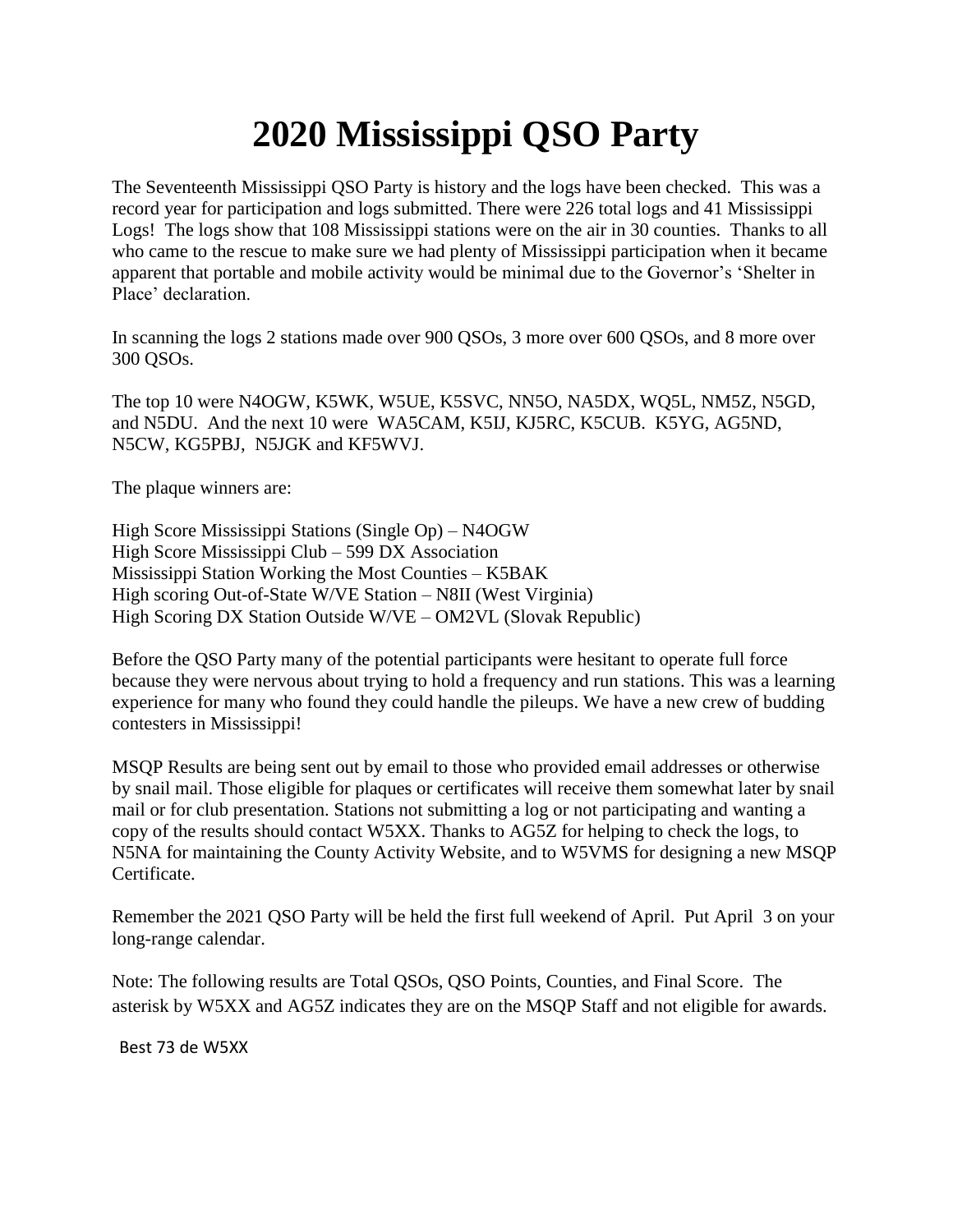## **2020 Mississippi QSO Party Results – In State**

| Adams       | WA5CAM       | 392 | 392   | 57 | 22,344  |
|-------------|--------------|-----|-------|----|---------|
| Claiborne   | W5GLA        | 28  | 32    | 15 | 480     |
| Copiah      | K1JHS        | 6   | 6     | 5  | 30      |
| DeSoto      | KG5PBJ       | 200 | 200   | 68 | 13,600  |
|             | KF5WVJ       | 221 | 221   | 43 | 9,503   |
|             | N5YW         | 70  | 77    | 32 | 2,464   |
|             | K5OLV        | 68  | 68    | 30 | 2,040   |
|             | KF5TPT       | 60  | 60    | 29 | 1,740   |
| Forrest     | K5WK         | 678 | 1,356 | 72 | 97,632  |
|             | N5CW         | 157 | 314   | 45 | 14,130  |
| Harrison    | NA5DX        | 438 | 729   | 68 | 49,572  |
|             | WQ5L         | 311 | 613   | 65 | 39,845  |
|             | N5GD         | 368 | 368   | 66 | 24,288  |
|             | K5IJ         | 101 | 151   | 37 | 5,587   |
|             | KF5BA        | 20  | 20    | 13 | 260     |
| Hinds       | K5XU         | 322 | 630   | 65 | 40,950  |
|             | N5DU         | 415 | 415   | 58 | 24,070  |
|             | KD5SBP       | 21  | 21    | 11 | 231     |
| Jackson     | K5J          | 173 | 255   | 71 | 18,105  |
|             | <b>K5CUB</b> | 237 | 243   | 63 | 15,309  |
|             | K5YG         | 170 | 340   | 42 | 14,280  |
|             | KB8VND       | 147 | 147   | 43 | 6,321   |
| Jefferson   | K5SVC        | 871 | 871   | 87 | 75,777  |
| Lafayette   | KD5JHE       | 8   | 16    | 7  | 112     |
| Lamar       | N5YT         | 241 | 456   | 60 | 27,360  |
|             | AG5Z*        | 439 | 439   | 59 | 25,901  |
| Lowndes     | K5FY         | 16  | 16    | 8  | 128     |
| Lee         | <b>NN5O</b>  | 388 | 776   | 66 | 51,216  |
|             | WA5RAF       | 26  | 52    | 11 | 572     |
| Oktibbeha   | N4OGW        | 954 | 1,589 | 91 | 144,599 |
|             | AG5ND        | 291 | 291   | 49 | 14,259  |
|             | K5BAK        | 45  | 45    | 30 | 1,350   |
| Pearl River | W5UE         | 680 | 1,360 | 71 | 96,560  |
|             | AB6Z         | 466 | 466   | 59 | 27,494  |
| Pike        | NM5Z         | 322 | 644   | 56 | 36,064  |
| Pontotoc    | N5RB         | 47  | 94    | 30 | 2,820   |
| Rankin      | WA5GYM       | 31  | 31    | 21 | 651     |
|             | N5SPJ        | 35  | 35    | 16 | 560     |
| Tishomingo  | W5WGF        | 114 | 114   | 42 | 4,788   |
|             | KC5CDV       | 41  | 41    | 19 | 779     |
| Union       | WB4VYB       | 7   | 7     | 5  | 35      |
| Warren      | W5XX*        | 970 | 1,335 | 87 | 116,145 |
|             | KJ5RC        | 239 | 239   | 66 | 15,774  |
|             | N5JGK        | 306 | 306   | 42 | 12,852  |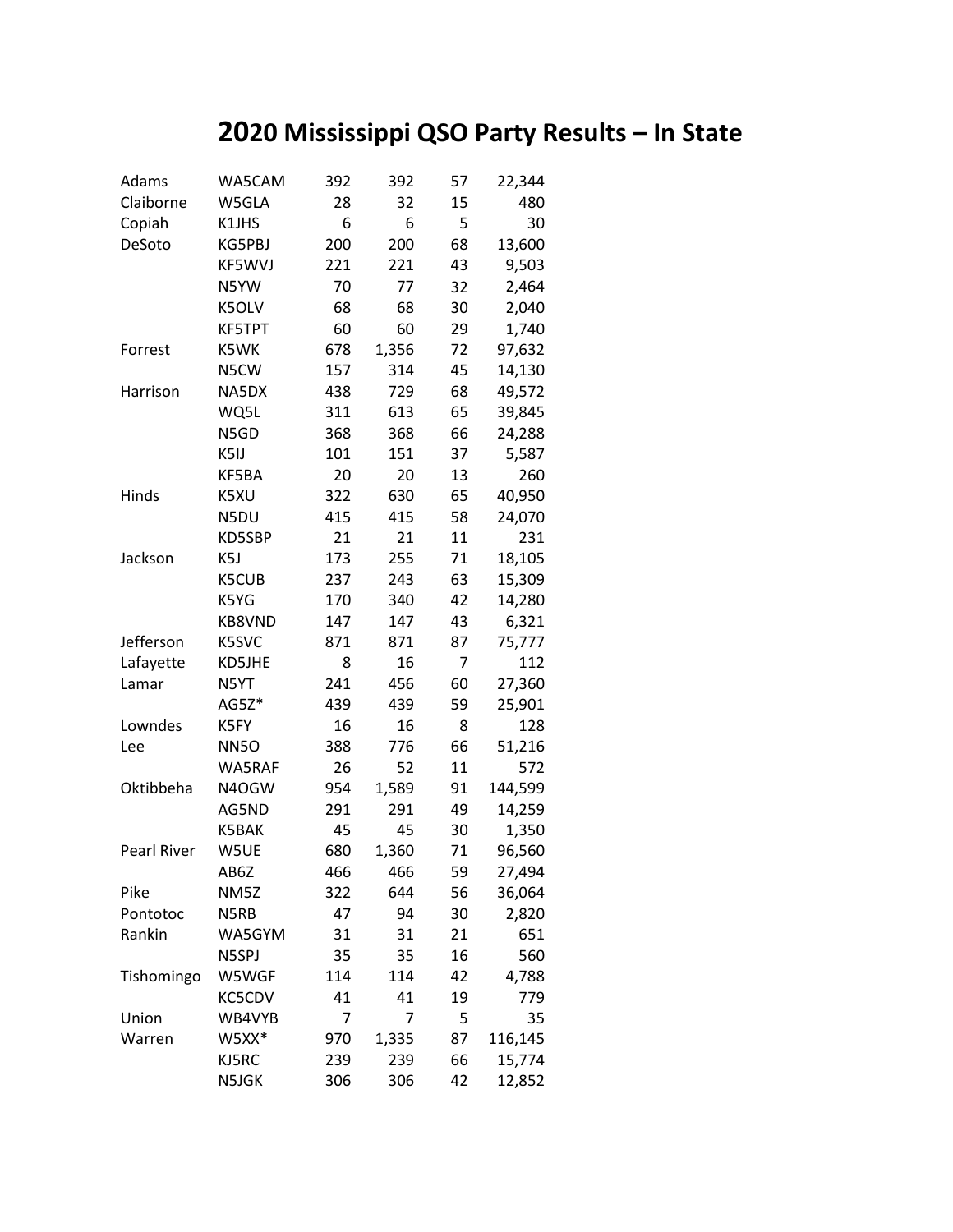## **2020 Mississippi QSO Party Results – Out of State**

| <b>CT</b>      | K1ECU             | 13             | 25             | 9                       | 225  |
|----------------|-------------------|----------------|----------------|-------------------------|------|
|                | W1QK              | 12             | 24             | 9                       | 216  |
|                | WA1SAY            | 15             | 15             | 8                       | 120  |
|                | KA1PPV            | $\overline{2}$ | 4              | $\overline{1}$          | 4    |
| MA             | N1SOH             | 24             | 37             | 14                      | 518  |
|                | N1NN              | 11             | 22             | 7                       | 154  |
|                | N1YL              | 5              | 10             | 4                       | 40   |
| ME             | W3AKD             | 12             | 24             | 7                       | 168  |
|                | N1AIA             | $\overline{7}$ | 14             | 5                       | 70   |
| <b>NH</b>      | K1RO              | 46             | 76             | 13                      | 988  |
|                | W1TED             | 4              | 4              | $\overline{\mathbf{4}}$ | 16   |
| R <sub>l</sub> | W1WBB             | 23             | 39             | 11                      | 429  |
|                | W1KDA             | 13             | 13             | 8                       | 104  |
| VT             | AA1SU             | 24             | 36             | 10                      | 360  |
| <b>NJ</b>      | W2CVW             | 18             | 36             | 10                      | 360  |
|                | K <sub>2</sub> AL | 10             | 20             | 9                       | 180  |
|                | AB2TB             | 8              | 16             | 7                       | 112  |
|                | NJ2OM             | 8              | 16             | 6                       | 96   |
|                | W2IOC             | 5              | 5              | 5                       | 25   |
|                | KA2GQQ            | $\overline{2}$ | $\overline{2}$ | $\overline{2}$          | 4    |
| <b>NY</b>      | KX1W              | 10             | 14             | 7                       | 98   |
| DE             | W3TAS             | 8              | 16             | 6                       | 96   |
| <b>MD</b>      | AC3BU             | 23             | 46             | 10                      | 460  |
|                | K3RSS             | 4              | 4              | 4                       | 16   |
| PA             | W3WHK             | 15             | 29             | 9                       | 261  |
|                | WS2E              | 14             | 25             | 8                       | 200  |
|                | W3JJL             | 19             | 19             | 10                      | 190  |
|                | W7LG              | 12             | 22             | 8                       | 176  |
| AL             | K4ZGB             | 17             | 32             | 10                      | 320  |
|                | KC4TEO            | 14             | 24             | 9                       | 216  |
| FL             | AA4TI             | 17             | 28             | 12                      | 336  |
|                | K4SBZ             | 18             | 19             | 12                      | 228  |
|                | KN4JN             | 5              | 10             | 5                       | 50   |
|                | KN4DXT            | 3              | 6              | 3                       | 18   |
|                | K1HG              | 4              | 4              | 4                       | 16   |
|                | K4YDE             | 4              | 4              | $\overline{\mathbf{4}}$ | 16   |
|                | W4SPR             | $\overline{2}$ | 4              | $\overline{2}$          | 8    |
| GA             | K5EEA             | 71             | 71             | 28                      | 1988 |
|                | K4SHW             | 13             | 13             | 10                      | 130  |
|                | W1AM              | 12             | 12             | 7                       | 84   |
|                | <b>NODIM</b>      | 8              | 8              | 8                       | 64   |
|                | KB4KBS            | 7              | 9              | 6                       | 54   |
|                | NV4C              | 5              | 5              | 4                       | 20   |
|                | N5TOO             | 3              | 6              | 3                       | 18   |
|                | KD4QMY            | 3              | 3              | 3                       | 9    |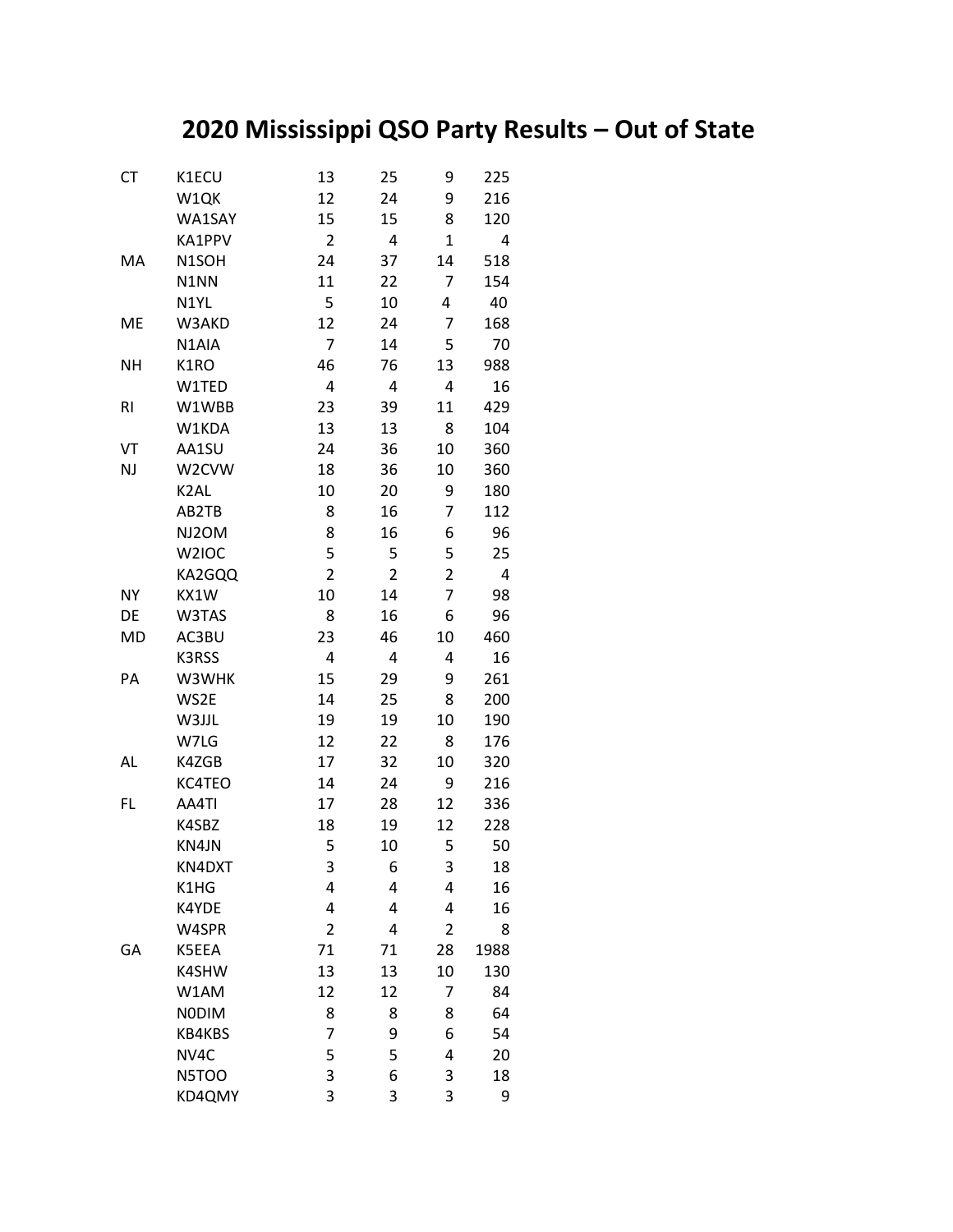| KY        | KF5MU         | 12             | 12             | 9              | 108            |
|-----------|---------------|----------------|----------------|----------------|----------------|
| <b>NC</b> | K4BYN         | 34             | 68             | 11             | 748            |
|           | N3CKI         | 11             | 22             | 6              | 132            |
|           | K4BSK         | 9              | 18             | 7              | 126            |
|           | W4JHU         | 3              | 3              | 3              | 9              |
| SC        | WN4AFP        | 33             | 49             | 16             | 784            |
|           | WB4HRL        | 14             | 23             | 9              | 207            |
|           | KB4DE         | 9              | 18             | 7              | 126            |
|           | KA4FVE        | 6              | 6              | 5              | 30             |
| <b>TN</b> | W4XK          | 16             | 32             | 11             | 352            |
|           | AC6ZM         | 8              | 16             | 8              | 128            |
|           | WB5WAJ        | $\overline{7}$ | 7              | 6              | 42             |
|           | AB4GG         | 7              | 7              | 5              | 35             |
|           | KJ4IWZ        | $\overline{2}$ | 4              | $\overline{2}$ | 8              |
|           | W4LSM         | $\overline{1}$ | $\overline{2}$ | $\overline{1}$ | $\overline{2}$ |
| VA        | W2QL          | 14             | 28             | 9              | 252            |
|           | K4AWM         | 19             | 19             | 13             | 247            |
|           | W4ZPR         | 8              | 16             | 7              | 112            |
|           | KM4IAJ        | 9              | 9              | 8              | 72             |
|           | AJ4LN         | $\overline{2}$ | $\overline{2}$ | $\overline{2}$ | 4              |
| AR        | KD5ILA        | 12             | 15             | 12             | 180            |
|           | W5XNA         | $\overline{7}$ | 7              | 6              | 42             |
| LA        | KC5DI         | 22             | 22             | 15             | 330            |
| OK        | W5TM          | 14             | 28             | 10             | 280            |
| TX        | KC5LLK        | 25             | 32             | 14             | 448            |
|           | KD2KW         | 21             | 35             | 11             | 385            |
|           | WA8ZBT        | 20             | 37             | 9              | 333            |
|           | <b>NNM</b>    | 17             | 34             | 9              | 306            |
|           | K5MAY         | 12             | 12             | 10             | 120            |
|           | K4GQ          | 8              | 16             | 7              | 112            |
|           | <b>KIOR</b>   | 12             | 12             | 9              | 108            |
|           | W5QLF         | 5              | 10             | 5              | 50             |
|           | K5LGX         | 7              | 7              | 7              | 49             |
|           | WE5TR         | $\overline{7}$ | 7              | 6              | 42             |
|           | W5HP          | 5              | 10             | 4              | 40             |
|           | N5RZ          | 4              | 8              | 4              | 32             |
|           | AA5AH         | 6              | 6              | 5              | 30             |
|           | W5JCC         | 7              | 7              | 4              | 28             |
|           | AA3C          | 4              | 4              | 3              | 12             |
|           | N5PBP         | $\overline{2}$ | $\overline{2}$ | $\overline{2}$ | 4              |
| CA        | KI6RRN        | 33             | 53             | 12             | 636            |
|           | W6NKR         | 7              | 14             | 7              | 98             |
|           | K6PB          | 6              | 11             | 5              | 55             |
|           | <b>WD6TED</b> | 5              | 10             | 4              | 40             |
|           | K6TET         | 4              | 8              | 4              | 32             |
|           | KE8FT         | 6              | 6              | 5              | 30             |
|           | K6TQ          | 4              | 4              | 3              | 12             |
|           | AE6PL         | 3              | 4              | 3              | 12             |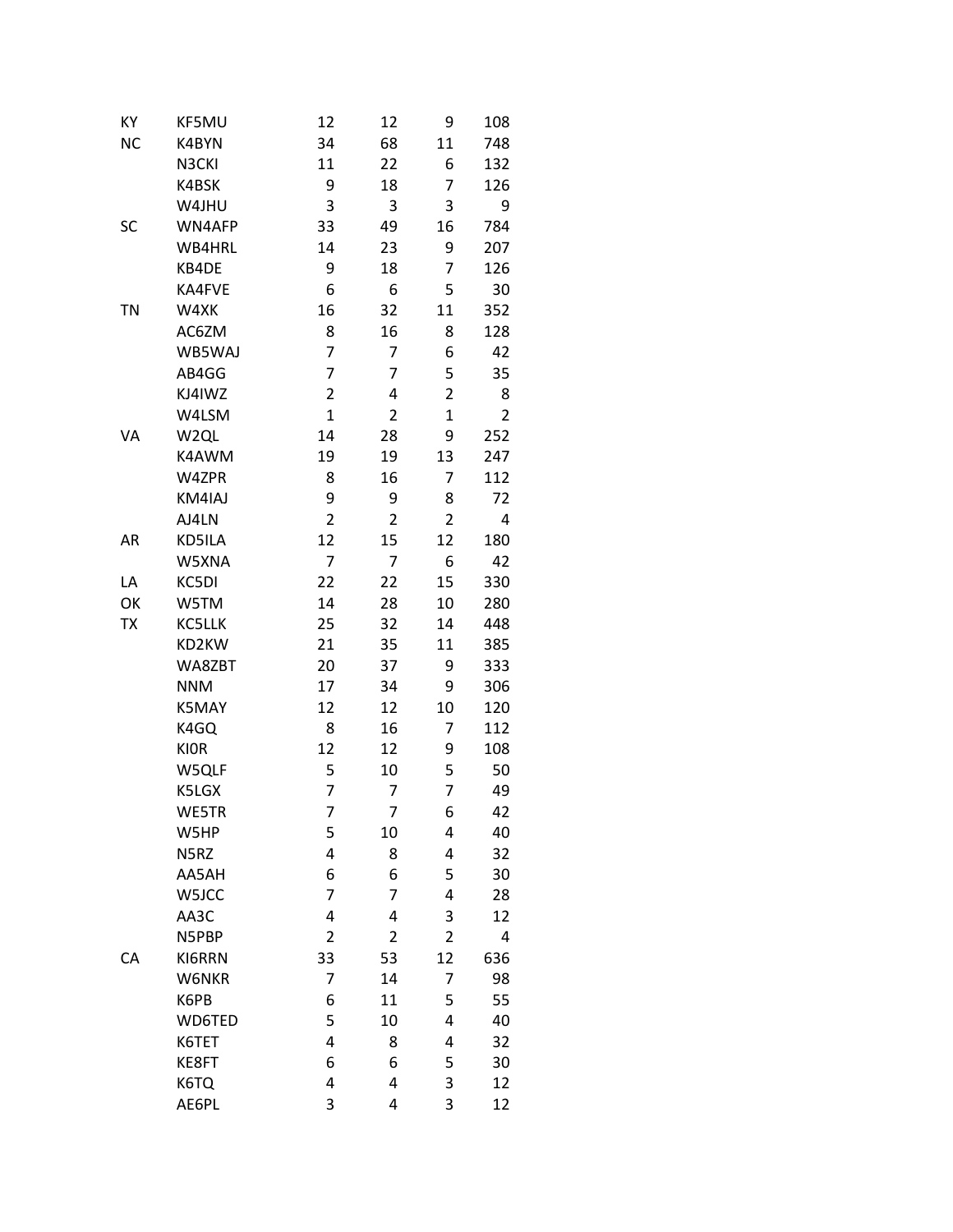|           | WZ6ZZ         | 2              | $\overline{2}$ | $\overline{\mathbf{c}}$ | 4            |
|-----------|---------------|----------------|----------------|-------------------------|--------------|
| AZ        | K7JW          | 10             | 20             | 6                       | 160          |
|           | KD7FQI        | $\overline{2}$ | $\overline{2}$ | $\overline{2}$          | 4            |
| OR        | KA6BIM        | 25             | 36             | 13                      | 468          |
|           | NW7E          | 18             | 32             | 12                      | 384          |
|           | AA5TL         | 15             | 25             | 12                      | 300          |
|           | N7JPF         | 10             | 16             | 7                       | 112          |
|           | W7GF          | 6              | 12             | 5                       | 60           |
|           | N7GND         | $\overline{1}$ | $\overline{1}$ | $\overline{1}$          | $\mathbf{1}$ |
| MT        | WB7BWZ        | 11             | 20             | 8                       | 160          |
| <b>NV</b> | KJ7GVY        | 2              | $\overline{2}$ | $\overline{\mathbf{c}}$ | 4            |
| UT        | W7CXX         | 5              | 10             | 5                       | 50           |
|           | N1LOK         | 3              | 3              | 3                       | 9            |
| WA        | W7LKG         | 21             | 36             | 11                      | 396          |
|           | N7KRN         | 14             | 21             | 9                       | 189          |
|           | WT8P          | $\overline{2}$ | $\overline{2}$ | $\overline{1}$          | 2            |
| <b>WY</b> | N7MZW         | 9              | 9              | 7                       | 63           |
| MI        | WB8WKQ        | 54             | 81             | 17                      | 1377         |
|           | N8DGD         | 7              | 7              | 6                       | 42           |
|           | <b>KBOUPC</b> | $\overline{2}$ | 2              | $\overline{2}$          | 4            |
|           | N5MKY         | $\overline{1}$ | $\overline{1}$ | $\overline{1}$          | $\mathbf 1$  |
| OH        | KV8Q          | 18             | 36             | 11                      | 396          |
|           | <b>K8RGI</b>  | 19             | 35             | 10                      | 350          |
|           | W8UF          | 16             | 16             | 11                      | 176          |
|           | N8VWY         | 10             | 20             | 6                       | 120          |
|           | AA8TA         | 7              | 14             | 6                       | 84           |
|           | N8VV          | 5              | 10             | 5                       | 50           |
|           | N8FTB         | 5              | 10             | 5                       | 50           |
|           | N4HAI         | 3              | 6              | 3                       | 18           |
|           | W4YPW         | 4              | 4              | 4                       | 16           |
|           | AA8GP         | 4              | 4              | 3                       | 12           |
|           | N8TFD         | $\overline{2}$ | $\overline{2}$ | $\overline{2}$          | 4            |
| WV        | N8II          | 72             | 104            | 22                      | 2244         |
| IL        | W9OA          | 25             | 37             | 15                      | 555          |
|           | WA9LEY        | 25             | 42             | 12                      | 504          |
|           | W9QL          | 19             | 28             | 10                      | 280          |
|           | ND9E          | 7              | 12             | 7                       | 84           |
|           | N9TCA         | 10             | 10             | 8                       | 80           |
| IN        | K9WX          | 41             | 65             | 18                      | 1170         |
|           | KJ9B          | 23             | 23             | 14                      | 322          |
|           | KC9JML        | 18             | 18             | 11                      | 198          |
|           | KC9ACL        | 12             | 12             | 11                      | 132          |
|           | K9SE          | 8              | 12             | 8                       | 96           |
|           | WB9CIF        | 7              | 14             | 6                       | 84           |
|           | KC9DK         | 6              | 6              | 5                       | 30           |
| WI        | K9GDF         | 17             | 34             | 8                       | 272          |
|           | AC9BJ         | 11             | 18             | 8                       | 144          |
|           | K9GS          | 10             | 20             | 7                       | 140          |